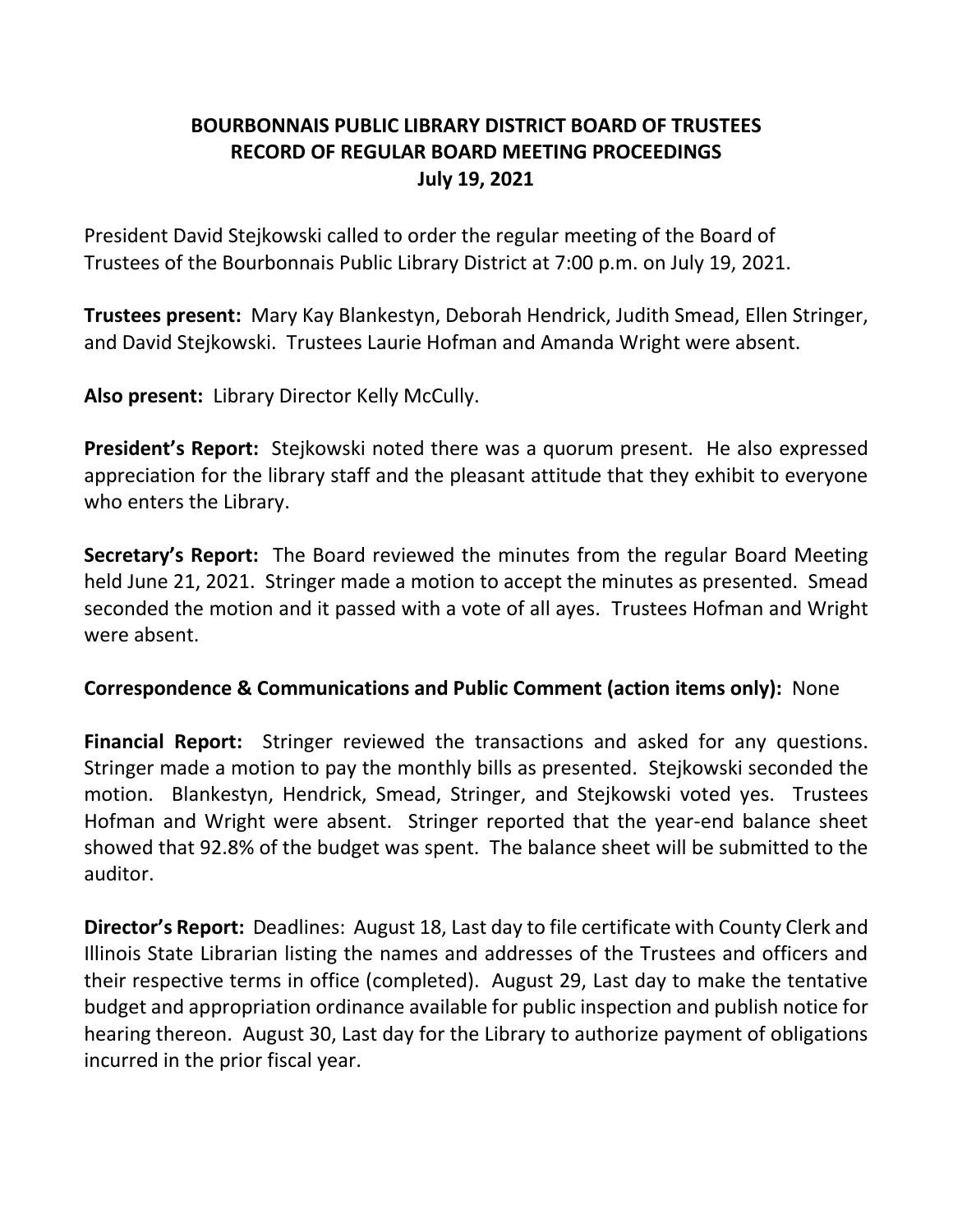## **Finance:**

Fiscal Year 2021-22: The first tax disbursement was deposited on Monday, July 12, in the amount of \$551,132.07. The Library also received the Per Capita Award letter for funding to be spent during the 2021-22 fiscal year. The grant award is \$35,756.95 which reflects an 18% increase in funds from the previous fiscal year.

Fiscal Year 2020-21 Audit: The annual audit is scheduled for Wednesday, August 18, and will be performed by Zabel & Associates.

#### **Personnel:**

Three new staff members were hired in June/July. Deborah Renville and Kelsie Davis were hired as Reference Assistants. Michelle Tong joined the Youth Services Department as a Program Assistant.

Two transfers also occurred. Briana Schott from Marketing Assistant to Program Assistant in Adult Services. Amanda Belcher from Reference Assistant to Marketing Assistant in the Marketing Department. Candidates are still being interviewed for Circulation Assistant, Reference Assistant, and Youth Services Assistant.

The new hires and transfers reflect a plan for increased staffing that will support the Library's full return to in-person programs and services starting in August.

HR Source 2021 Compensation and Benefits Survey: McCully attached the 2021 HR Source Compensation and Benefits Survey. The survey was completed by 147 libraries throughout Illinois.

#### **Policy:**

Policies needing to be reviewed: *Trustee & Legal Requirements 01-14 Meetings & A/V Conferencing*- Review edits suggested by library legal counsel, Dennis Walsh. *Trustee & Legal Requirements 01-09 Organizational Chart*- Add Marketing assistant position to the chart. *Personnel 02-04 Full-time Staff* and *02-05 Part-time Staff*- Edit the Holidays sections to reflect the new Juneteenth federal holiday.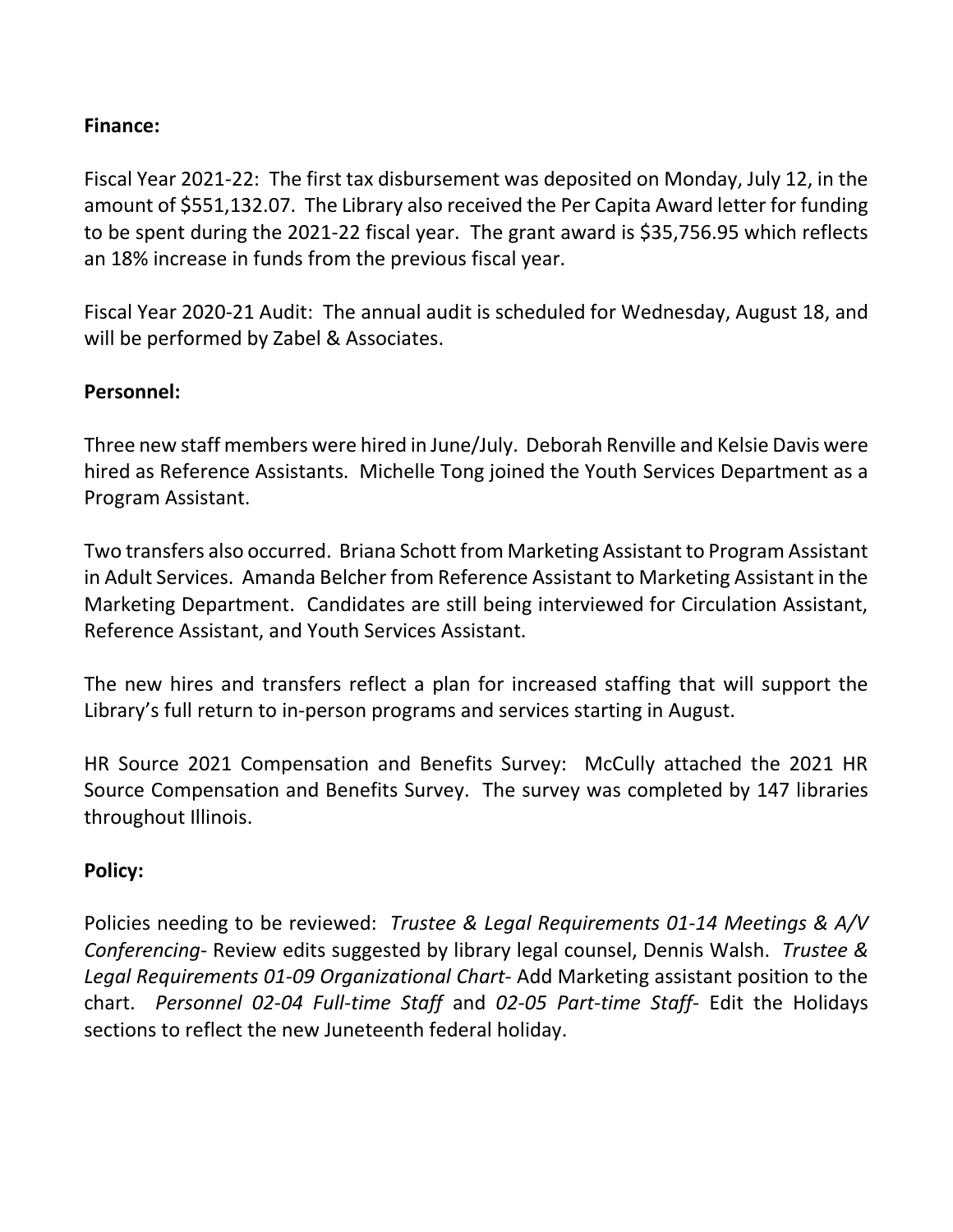Discussion is needed for *Serving Our Public 03-15- Circulation*- Discuss temporary cards. Also discuss the necessity for a photography and video policy.

### **Building & Grounds**

Building Projects: McCully is working with Dave Marr from Warehouse Direct to obtain quotes for new meeting room tables, chairs for the Adult Computer Area, and new seating/tables for the reading area in front of the periodicals.

McCully attached the final Indoor Air Quality Assessment with Mold Testing from Midwest Environmental Consulting. The assessment concluded that the Library meets the recommendations for air exchange, temperature, humidity, and filtration. There were no airborne mold concerns reported.

Ground Projects: Library Custodian, Bill Johnson, completed an asphalt project to rebuild asphalt that had receded from the area adjacent to the handicap parking spaces to ensure that this area is wheelchair accessible.

Plans are being made to contract a major landscape refresh on the front exterior of the building this fiscal year with complete replacement of plants, shrubs, and flowers in the landscape beds that run directly in front of the exterior of the building. Also under consideration is a small brick paver and seating area where the bike rack is currently located. A significant allocation this fiscal year in Grounds & Maintenance (5405) will cover this project expense.

#### **Programming:**

The Summer Reading Adventure, *Reading Colors Your World*, will run through July 31. There are over 600 participants of all ages enrolled in the program. Over 6,000 hours of reading have been logged, 500 children's prizes have been distributed, and 3,500 adult and teen raffle tickets have been submitted.

Upcoming programs include Novels @ Night at 6 p.m. on Wednesday, July 21, a Virtual Robotics Demonstration at 6:30 p.m. on Monday, July 26, Monday Movie at 6 p.m. on Monday, August 2, and Bingo For Kids at 6:30 p.m. on Tuesday, August 10.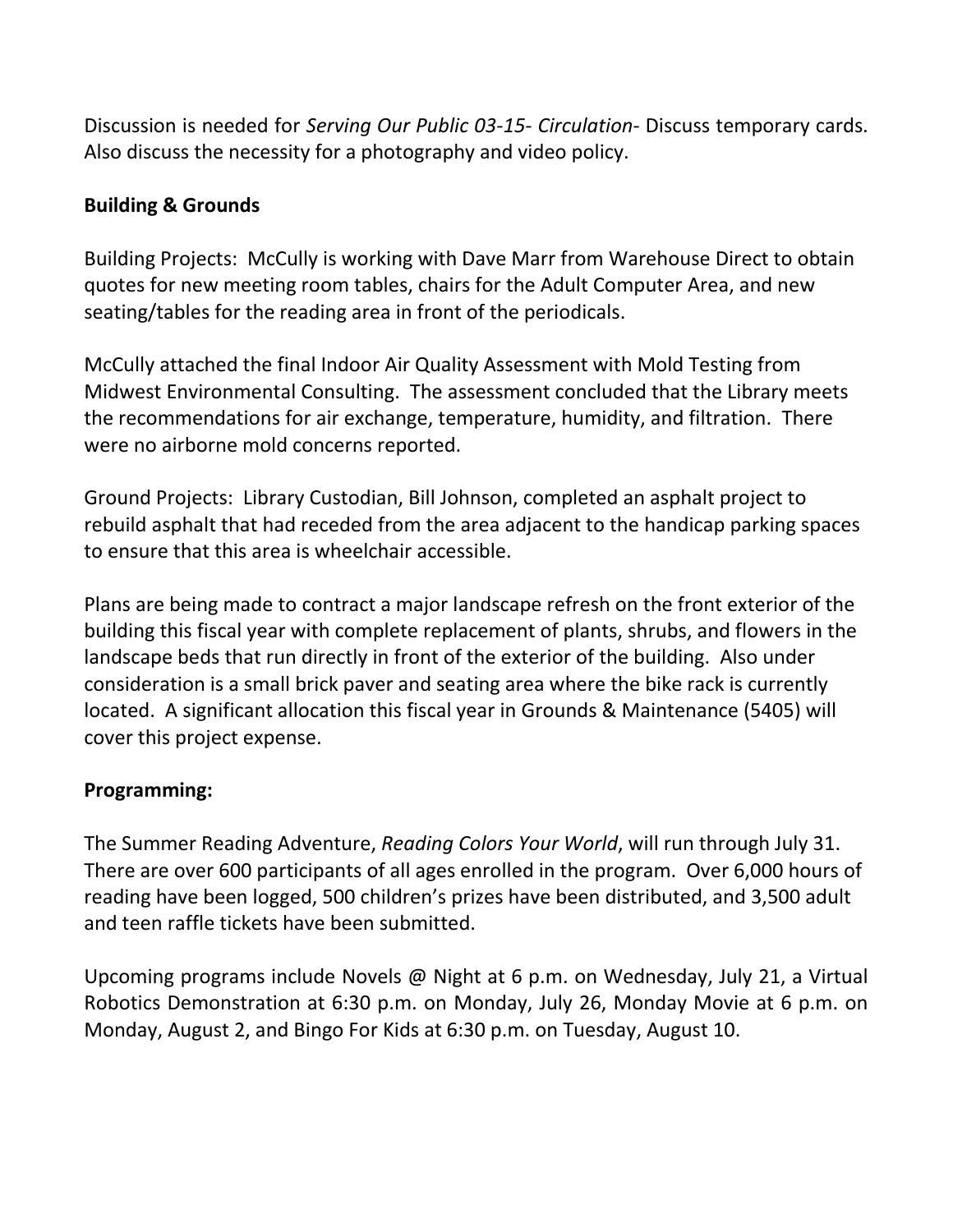The Library will be holding a Book Sale on Friday, September 24, from 10 a.m. - 3 p.m. and Saturday, September 25, 10 a.m. – 3 p.m. (Bag Sale). The Library will announce the dates for Donation Days soon.

#### **Committee Reports:**

**Personnel:** None. **Finance:** None. **Policy:** None. **Building and Grounds:** None. **Long Range Planning:** None.

**Unfinished Business:** None.

#### **New Business:**

Appoint two Board members to audit Secretary's minutes for FY2020-21: Trustees Smead and Wright were appointed to do this.

Adopt Ordinance 21-03- *Tentative Budget & Appropriation Ordinance*: McCully reviewed adjustments that were made in the tentative budget. Blankestyn made a motion to adopt Ordinance 21-03- *Tentative Budget & Appropriation Ordinance* as amended. Stringer seconded the motion. Blankestyn, Hendrick, Smead, Stringer, and Stejkowski voted yes. Trustees Hofman and Wright were absent.

Set date for public hearing: Stejkowski set the date for the public hearing as August 16, 2021, at 7:00 p.m. before the regular scheduled meeting of the Library Board.

Discuss Youth Services programming, return to school, & afterschool resources: McCully met with Youth Services Supervisor, Rory Parilac, to discuss procedures for fall programming. As the weather changes, it will be necessary to move programming indoors to the White Oak Room. The larger room will allow for social distancing of 6 feet and masks will be required. McCully will present more information next month.

Discuss meeting room scheduling: McCully reported that meeting rooms were blocked out during the summer because of the Summer Reading Adventure, which began June 1 and will end on July 31. Meeting rooms will be available in August. There is already a